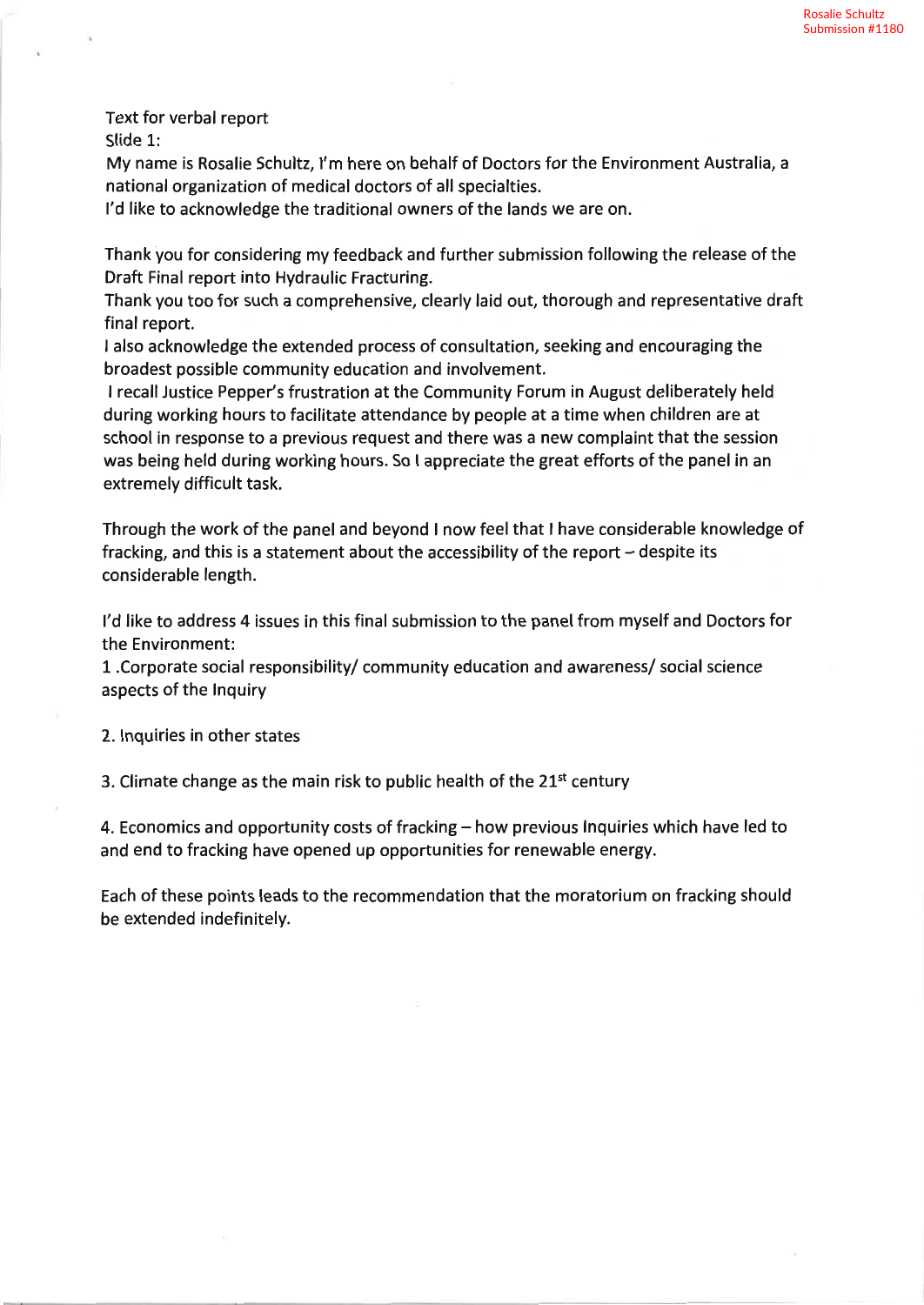#### Community vs Industry

Overall my experience, research, observation of the reporting of the lnquiry, and reading of the submissions point to the economic, social and health benefits of extending the moratorium on fracking in NT in definitely.

Living in Alice Springs I feel that the recommendations and reporting of the Draft Report show striking incongruence. The Chair reports that the risks can be minimized or in some cases eliminated altogether, yet we have a broad based opposition to fracking.

"It is the panel's opinion that, provided that the recommendations made in this report are adopted and implemented, not only should the risk of any harm be minimised to an acceptable level, in some instances, it can be avoided altogether," the draft report states."

12 Slides of Media articles: Alice Springs News, ABC News

What's going on? Don't the people understand science? Or is reporting that does not reflect the communities' and scientists' views? Does the panel believe that the community is ignorant, risk averse, emotional or incorrect?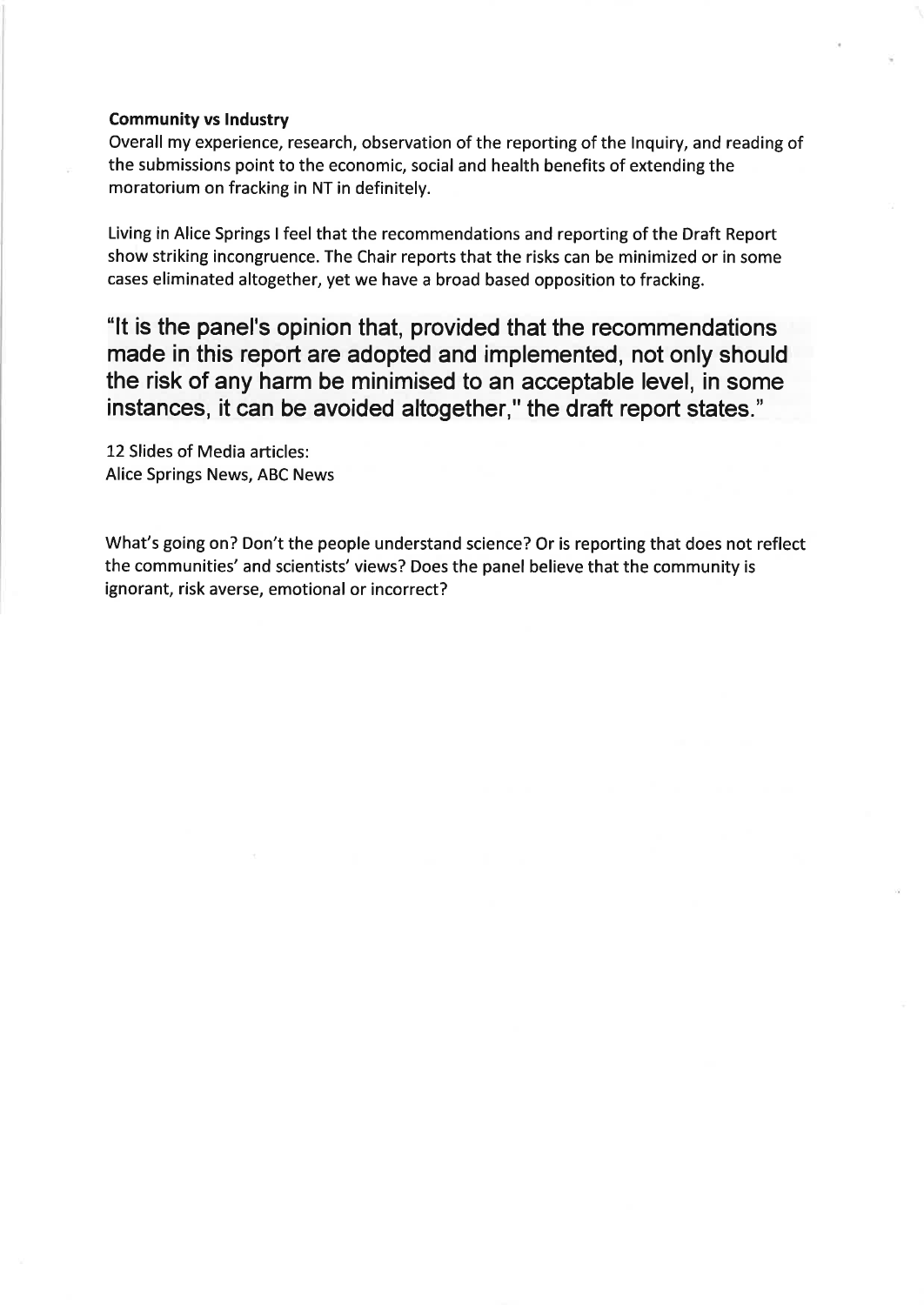# Slide 13:

The terms of reference of the Inquiry  $-$  "Scientific Inquiry" were to "assess the scientific evidence to determine the nature and extent of the environmental impacts and risks, including the cumulative impacts and risks, associated with hydraulic fracturing of unconventional reservoirs and the Associated Activities in the Northern Territory."

Slide 14: Environment here includes people, and this must include the social license, and <sup>I</sup> think the question of social license requires more attention to explain the difference between the Draft Final Report, and the Chair's statements, and the community's view on fracking.

Community's views on fracking are clear from the surveys done, Facebook pages, letters to editor and even if you review each of the submissions received by the lnquiry. This is qualitative scientific evidence.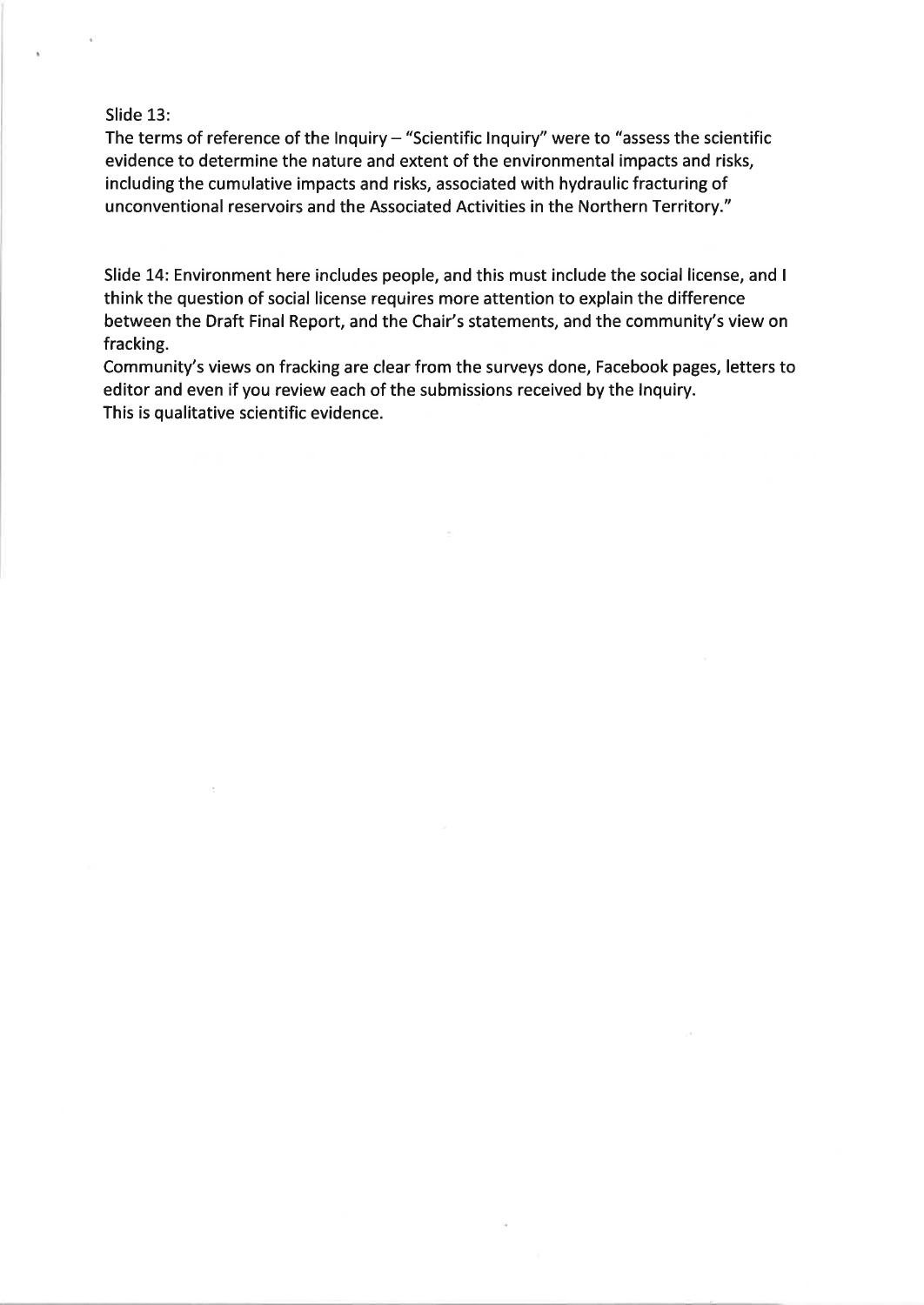It was helpful that the Website provides links to lnquiries in other states, which I have reviewed.

Slide 16 lnquiries in Victoria

Slides 17, 18, 19

and lnquiry SA led to bans on fracking.

Both of these states are now experiencing booms in renewable energy, with SA installing the largest battery in the world, and now there is a proposal to install solar panels on 50000 households. The largest windfarm in the world is being developed in Victoria.

Whether or not these developments are linked to the ban in fracking, the freeing up of investment from fracking to renewables is important.

WA meanwhile and NT had Inquiries in 2015 that led to efforts to regulate the industry. This had led to community concern. New governments in both jurisdictions implement early bans on fracking and new lnquiries, both within 3 years of the earlier lnquiries which in both cases were intended to be definitive.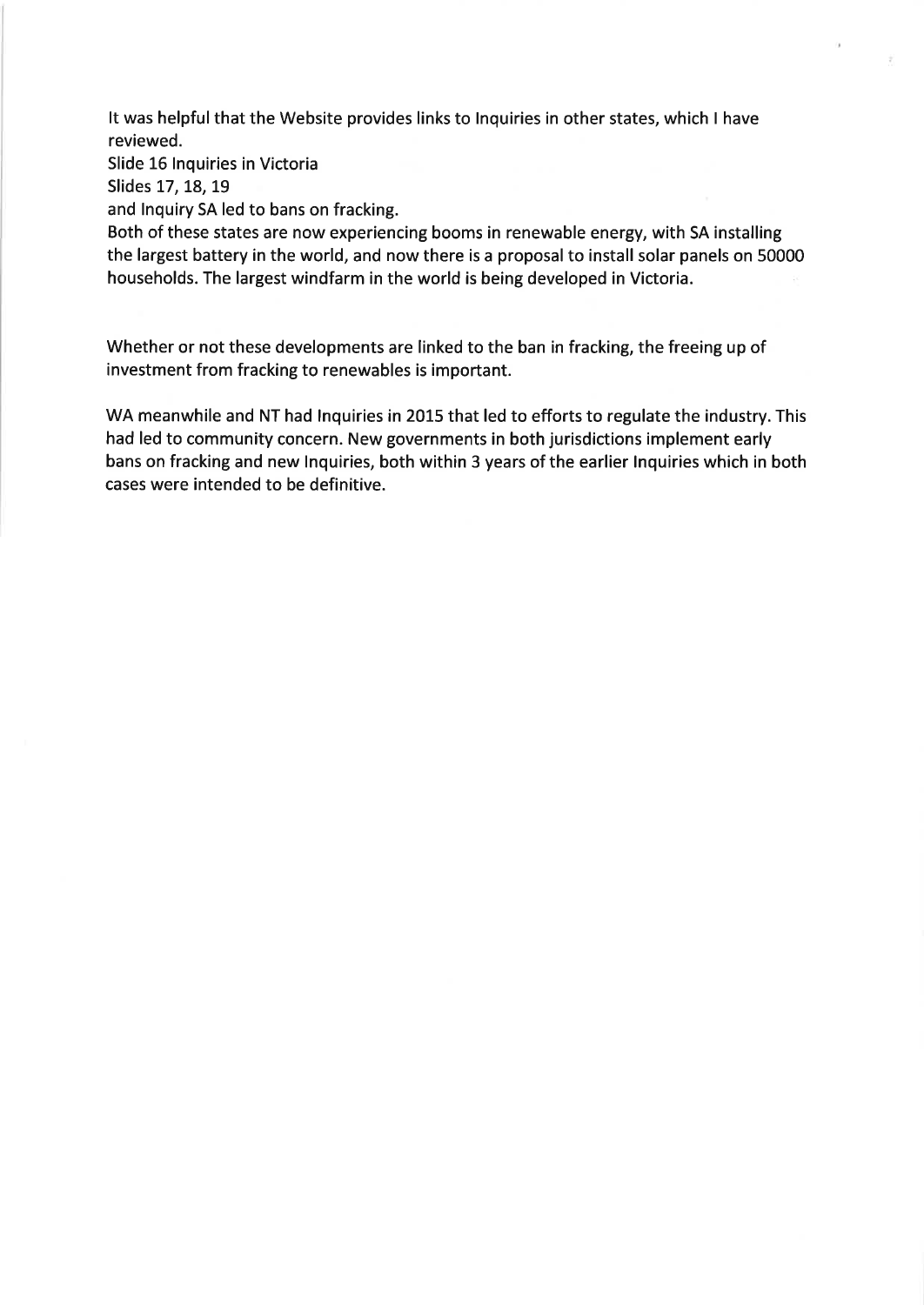## Climate change

#### Slide 22 Lancet commission

Now l'd like to address the most serious risk to public health: Climate change. The Lancet, one of the most well regarded medical journals has established a commission on climate change, here's their recent review - recognizing climate change as a great opportunity for action on health. ln NT we are seeing higher temperatures, effects of storm surges and sea level rise on the coast, inland flooding and inundation. NT is at great risk.

### Slide 23 Health impacts of climate change

Climate change is discussed in the chapter of the Draft Final report on greenhouse gas emissions. I note that it is included in cumulative impacts, public health, or the Chapters on land or water even though climate change is impacting our lands and waters and this will escalate. For example, Recommendation 8.4 says "The fire management plan should: • address the impact that any onshore shale gas industry will have on fire regimes in the NT, and how those impacts should be managed;

This should specifically note the likelihood of changes in fire regime from clímate change, with projected increases in temperature and precipitation.

Climate change contributes to the cumulative impact of fracking, and is an important public health risk – the public health risk of the  $21^{st}$  Century.

## Contribution of fracking to Climate change

Slide 24: Limited impact on decadal-scale climate change from increased use of natural gas I note in the Draft Final report the recognition that the largest contribution of unconventional gas to climate change is from burning the gas, rather than from either upstream losses (page 211). 78% according to the report.

I note also the comparison with coal, and conclusion that gas overall has about half the emissions of coal, so long as upstream emissions are below 4.4% (page 212).

However where we disagree with the report is the analysis of the impact of further exploration and production of gas, particularly through fracking. Here am aware that my view disagrees with a Quote from page 214:

 $\mathcal{L}$   $\mathcal{L}$   $\mathcal{L}$   $\mathcal{L}$   $\mathcal{L}$   $\mathcal{L}$   $\mathcal{L}$  review, access to a reliable and affordable gas supply is in the *interest of all* Australians given its direct use for heating, as a feedstock chemical for industrial processes, and as a fuel for electricity generation. Gas has an important role to play in supporting the continued deployment of renewable energy technologies. ...

Over a longer time frame, as Australia transitions to lower emissions generation, natural gas may be replaced by zero emissions fuels such as hydrogen and biogas."

This is not consensus in the scientific community. ln particular it is inconsistent with a series of papers in the field, A Crack in the natural-gas bridge, by Davis and Shearer, which is a commentary on this major article: Limited impact on decadal-scale climate change from increased use of natural gas.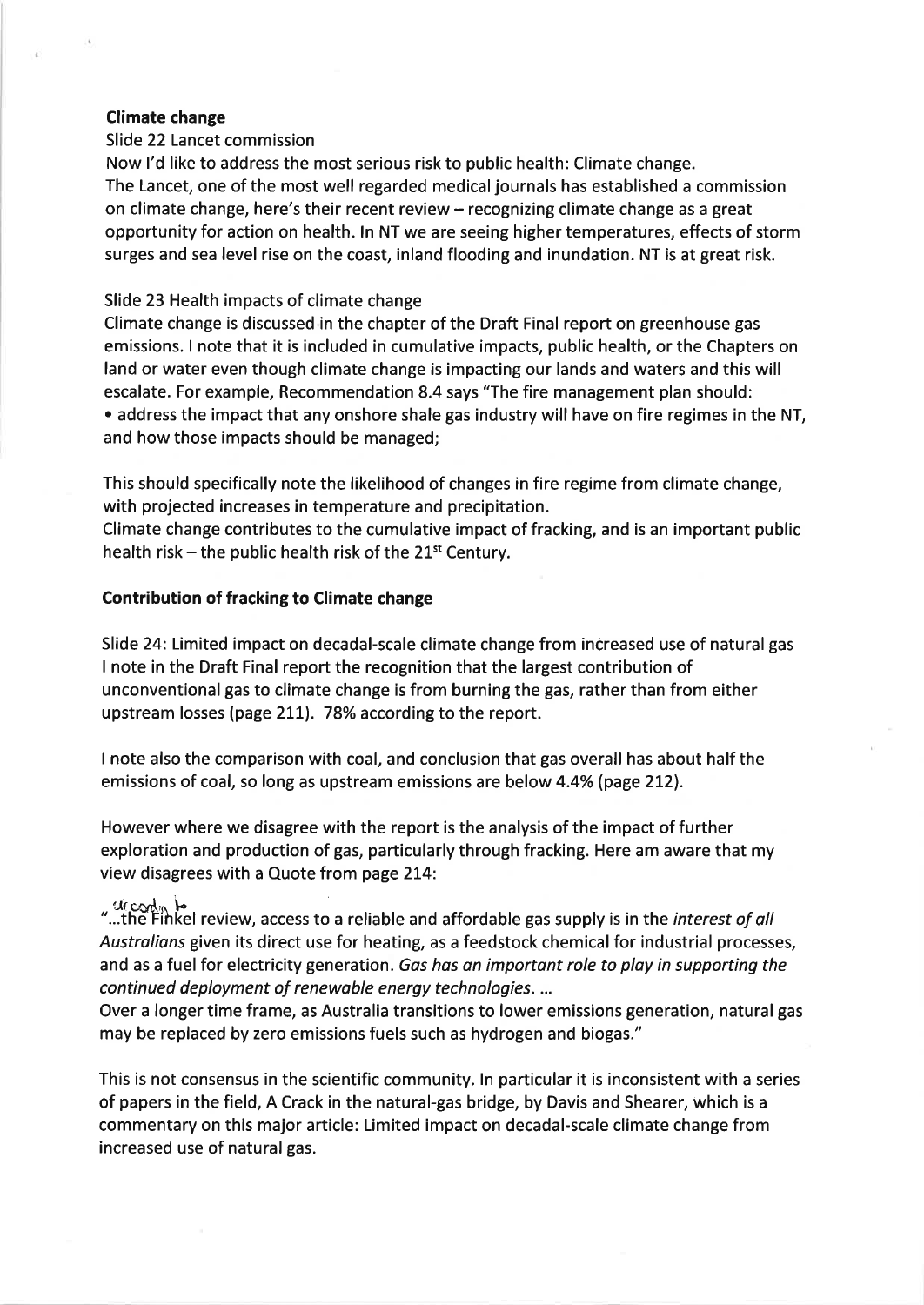"The most important energy development of the past decade has been the wide ... deployment of hydraulic fracturing technologies that enable the production of previously uneconomic shale gas resources in North America....Some researchers have observed that abundant nautral gas substituting for coal could recue CO2 emissions. ... Assessment of the full impact of abundant gas on climate change requires an integrated approach to the global energy-economy- climate systems, but the literature to date has been limited in either its geographic scope or its coverage of greenhouse gases. Here we show that market-driven increases in global supplies of unconventional naturalgas do not discernably reduce the trajectory of greenhouse gas emissions of climate forcing.

#### Slide 25

#### A crack in the natural  $-$  gas bridge

Our results based on simulations from state of the art integrated assessment models of energy- economy – climate systems independently forced by an abundant gas scenario project large additional natural gas consumption. ... The impact on CO2 emissions is found to be smaller (from  $-2$  to  $+11$  percent) and a majority of models report a small increase in climate forcing".

This contradícts the Finkel report and of course the Draft Final lnquiry that quotes it.

Slide 26 Greenhouse gas emissions – negligible impact on global climate warming Slide 27 Greenhouse gas emissions

Furthermore the Draft Final report of the lnquiry concludes that it's okay so long as lifecycle GHG emissions are below 0.05% of global GHG emissions. This 5/1000 of global emissions is gross injustice for 200 000 population of NT in a global population of 7 billion  $$ we represent 0.0029% of the world's population so this is effectively 17 times our share.  $$ assuming the benefits are distributed to all Territorians.

Slide 28 I refer you to a paper about fossil fuels, published in the Journal Nature: Our results show that policy makers' instincts to exploit rapidly and completely their territorial fossil fuels are, in oggregate, inconsistent with their commitments to this temperoture limít. lmplementotion of this policy commitment would also render unnecessory continued substantial expenditure on fossil fuel exploration, because any new discoveries could not leød to increosed aggregate production.

Thus the entire project of lnquiring into, and development of policy for fracking is both unnecessary and a distraction and opportunity cost for energy and economic progress in NT Exploration is fundamentally in contradiction to our obligations to the Paris commitment to keep average global temperature increase below 2 degrees.

The graphs show the costs of each form of fossil fuel, with shale gas (this is known reserves) is the most expensive source of fossil fuel. These graphs are of known reserves and unknown resources – not resource that has not yet been explored.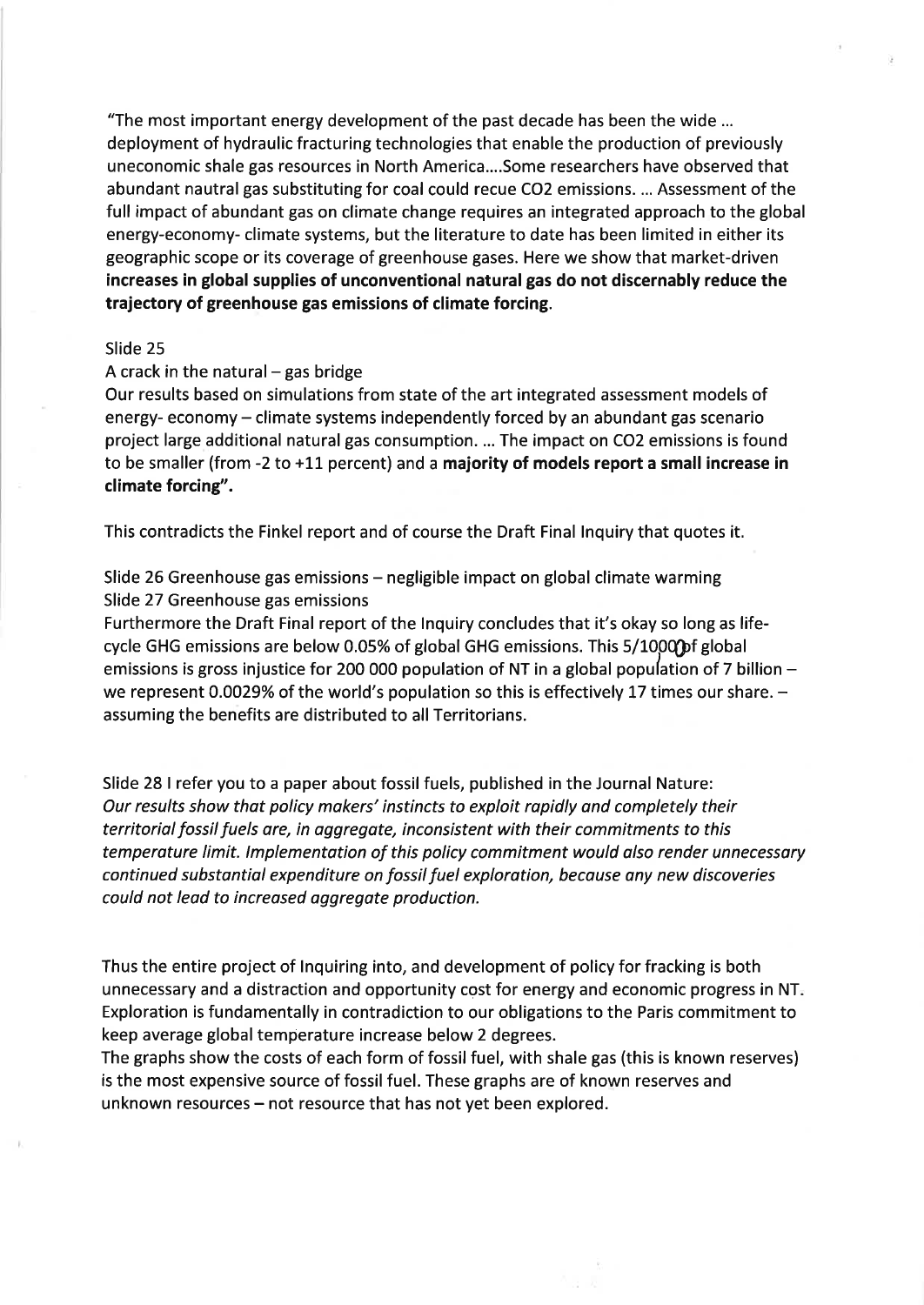This links back to the lnquiries in the other states, where bans on fracking have been recognition of the regressive nature of investment in fracking. lt also links back to the community concern, and social justice.

Slide 29: Climate change and unburnable fossil fuels

We argue that investment in gas particularly unconventional gas leads to less investment in and deployment of renewables. Progress in renewable energy technology and deployment is remarkable.

l'd like to note here the ironic titles given by Acil Allen to their different gas scenarios in their economic analysis

"calm, breeze,wind, gale" is ironic framing for development of fossil fuel industry. This is gas, not wind: what about whiff, smell, stench, asphyxia.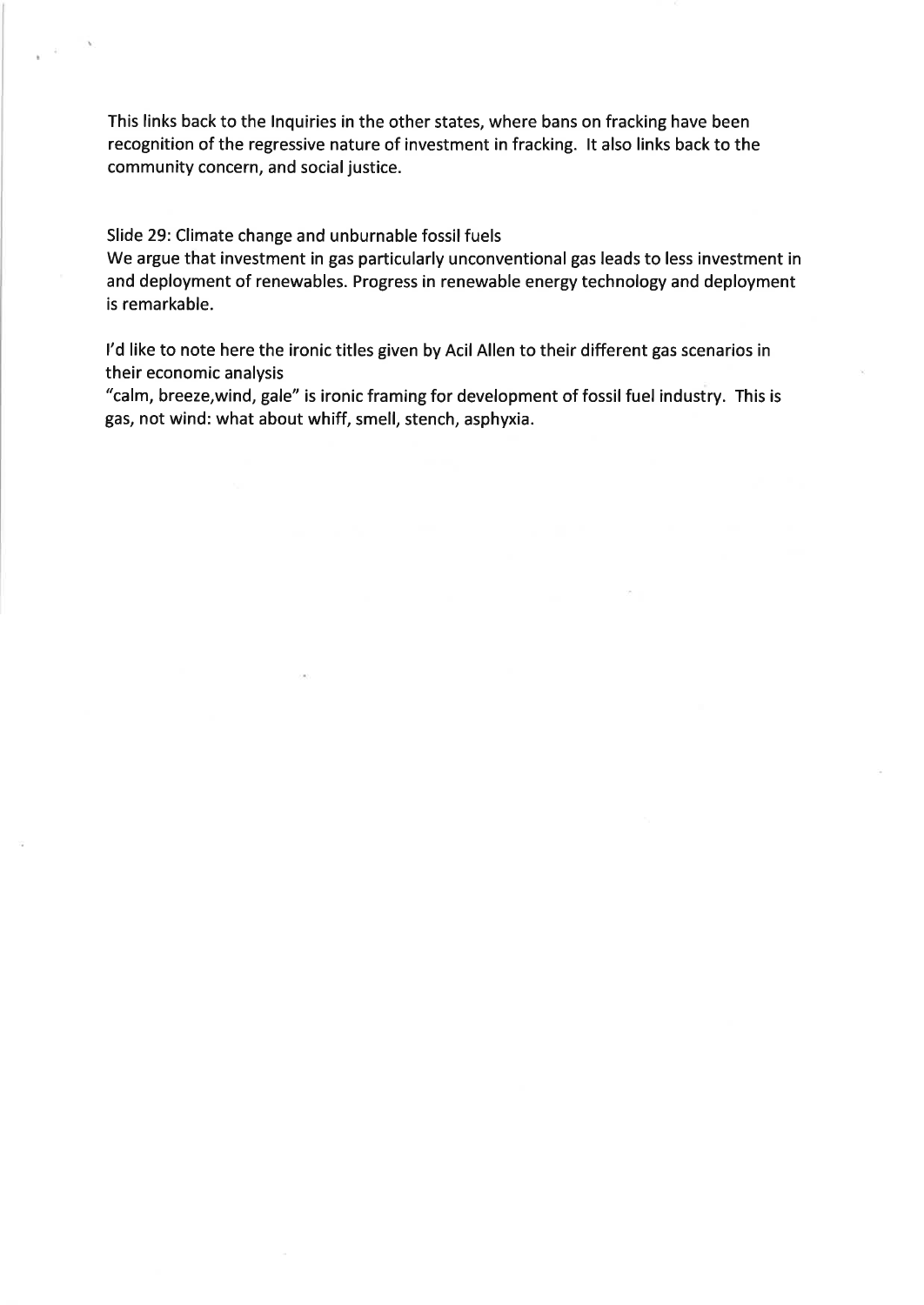# Economics

Re: Economic analysis -

Acil Allen report: The key finding of our initial research and consultation was that it was not possible to conduct economic modelling giving regard to the three scenarios as requested by the lnquiry in its scope of works. This was primarily due to lack of information about the size or scope of commercial shale gas reserves in the Northern Territory (both in the Beetaloo sub-basin and in the Northern Territory more broadly), and the embryonic stage of the industry's life cycle.

 $\Omega=\rho_{\rm max}$ 

ln contrast to this unknown it is known that greenhouse gas emissions contained in present estimates of global fossil fuel reserves are around three times higher than what can be burnt according to our Paris Agreement obligations. The unabated use of all current fossil fuel reserves is incompatible with a warming limit of 2.

Further exploration for expensive and energy intensive shale gas is a breech of justice to humanity.

Employment through production of fossil fuels a highly capitalised industry Slide 32: employment in renewable energy

So much work is needed in developing renewable energy and in protecting our lands, particularly where this provides desired employment for Aboriginal people.

Slide 33 - declining price = increasing affordability of PV during the time of the Inquiry.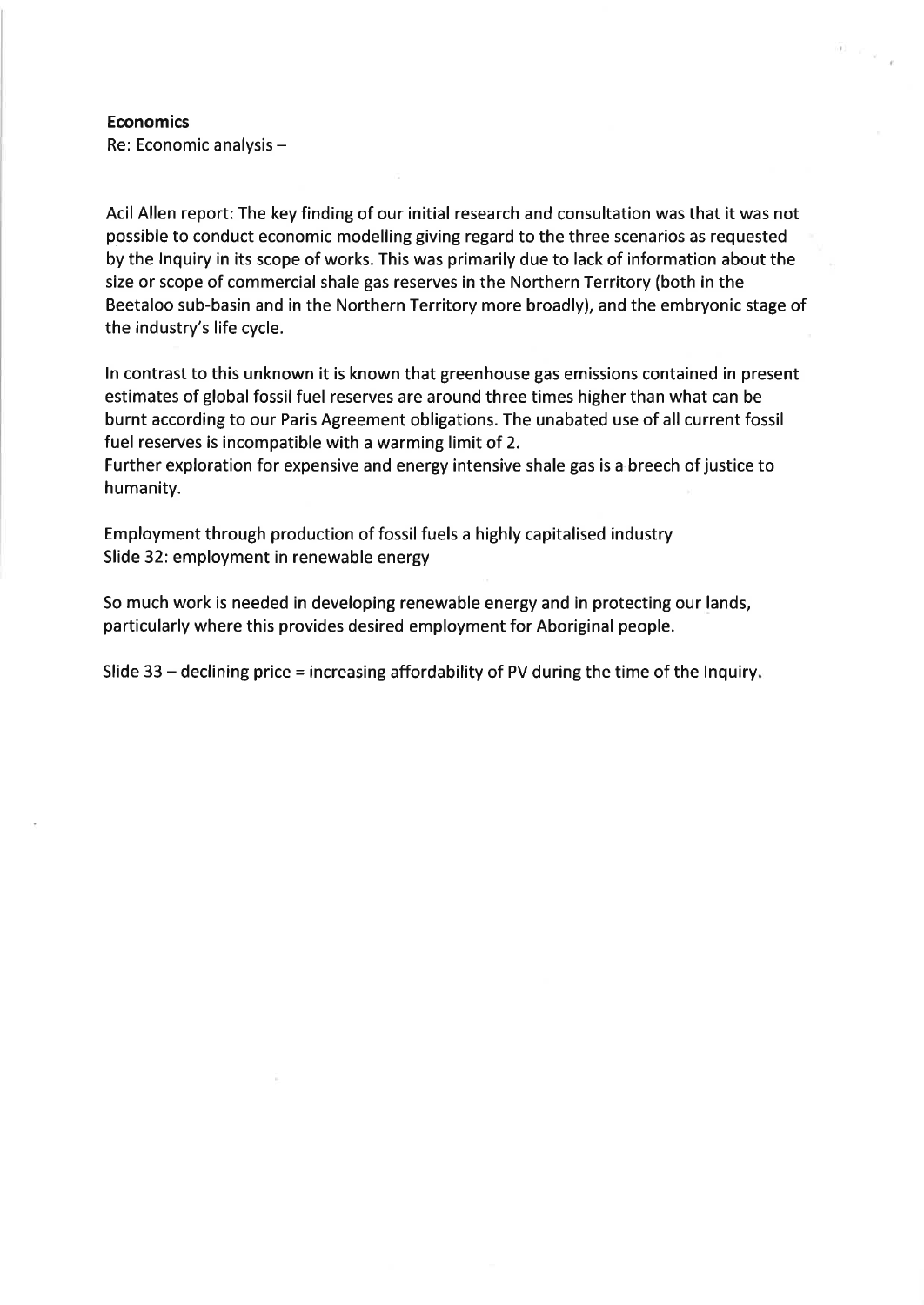Public health and pre-fracking assessments of both health and methane emissions My Colleague Dr Geralyn Mccarron:

I cannot express enough my disappointment regarding the current recommendations regarding baseline studies.

It was noted in 15.1 lntroduction that:

 $\omega \rightarrow 0$ 

"Without an adequate pre-disturbance baseline, the magnitude of any post- development change cannot be effectively predicted or its impacts assessed."

Despite that awareness by the committee there is no recommendation that baseline studies should be done before disturbance. In fact it is not even clear that baseline levels are measured before a production licence is granted – only before production begins.

Recommendation 9.3 That baseline monitoring of methane concentrations be undertaken for at least one year prior to the commencement of shale gas production on a production licence.

There is no recommendation for many of the health based air toxin baselines to be done at all (BETX NOx particulates VOCs PAHs formaldehyde etc).

Furthermore, the use of a one year period requires justification given the extreme climate variability of much of NT, and much of Australia and especially as climate change accelerates.

# With regard to 15.2.5 Public health

Baseline data needs to be obtained on the frequency and duration of the occurrence of symptoms commonly associated with irritant substances (for example, sore eyes, respiratory irritation, asthma).

This obviously needs to be done in an undisturbed environment before any drilling / fracking/ flaring, (on an exploratory licence or otherwise). Considering all the evidence that has been presented to the committee it is indeed worrying that the fundamental and critical recommendation to have pre-disturbance baselines has not been made.

However the baseline assessments must also take account of the increasing concerns of Australians about surveillance and the risks that this poses to our privacy and autonomy, and concerns about insurance risk.

Therefore and in summary I have presented four further cases

- 1. Community license
- 2. Climate change and our obligations to keep even known reserves in the ground
- 3. Economic analysis and opportunities lost through investment in fracking
- 4. Public health proper baseline evaluation of methane and other chemicals of concern BEFORE exploration; and baseline evaluation of community symptoms in a context of heightened concern about surveillance.

On behalf of DEA I would like to recommend that the moratorium be extended indefinitely for the multitude of risks presented here, and in our written submission.

<sup>I</sup>have another slide here - what if climate change is all a hoax? What will we have? Stronger communities, cleaner energy, lower costs, better health. Thank you Rosalie Schultz